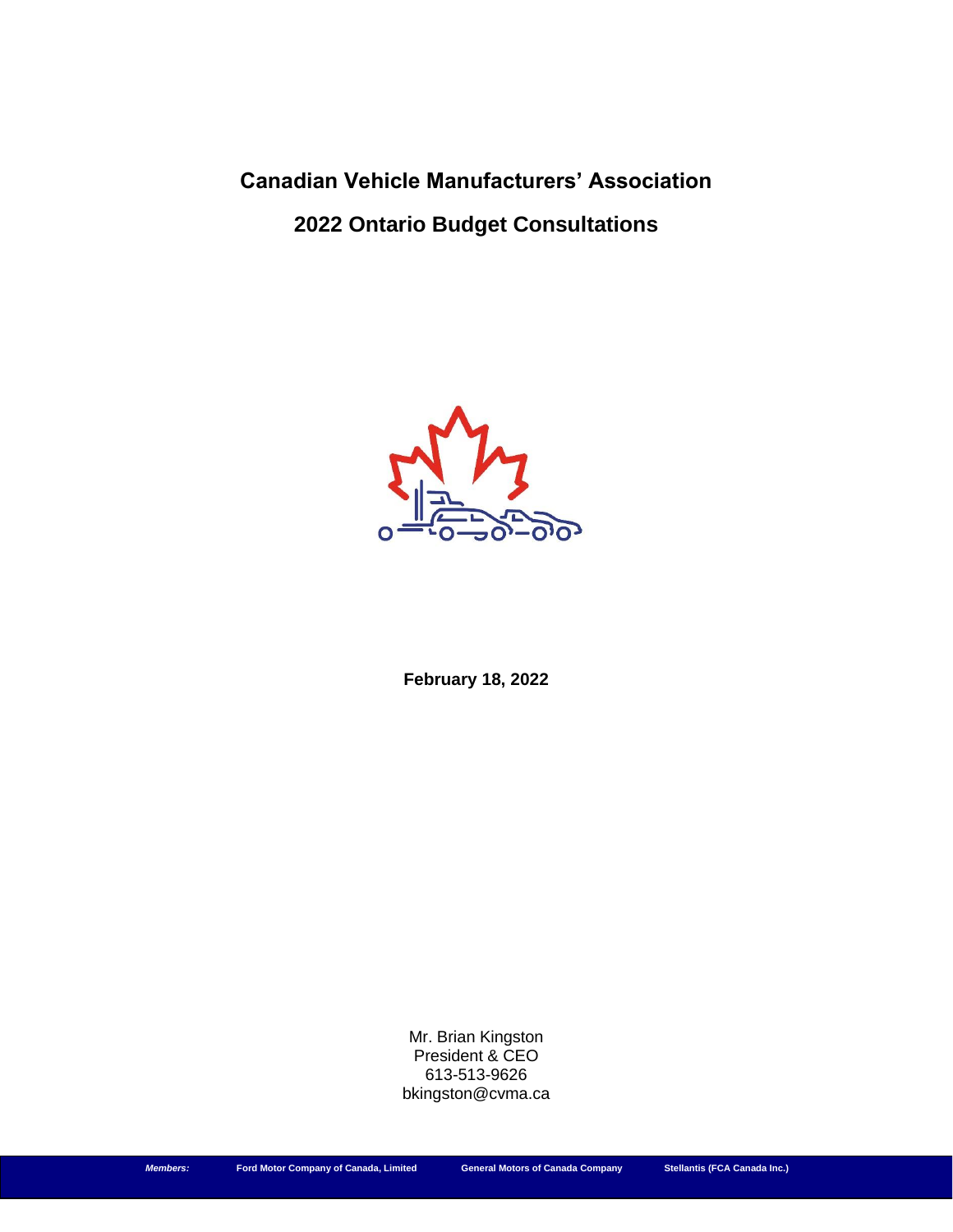The automotive industry is one of Ontario's most important economic sectors, contributing nearly \$14 billion to GDP and employing approximately 100,000 people. Motor vehicles and parts are Ontario's largest export, responsible for 28% of total exports.

The industry is going through an unprecedented technological transformation to electrification. With the right policies in place, the government can increase electric vehicle (EV) adoption and make the province a more attractive jurisdiction for job-creating automotive investment.

## 1. **Increase Electric Vehicle Adoption**

Achieving price, utility, and convenience parity is necessary for the mass market transition to EV technology. With EVs representing only 3.3% of provincial new vehicle registrations in 2021, significant investments are required to boost EV sales.

The reintroduction of a provincial consumer purchase incentives is critical to boosting EV adoption and supporting the government's goal to position Ontario as a North American leader in developing and building the car of the future. Transitioning to EV manufacturing as outlined in Driving Prosperity 2 is not possible without commensurate efforts to boost EV consumer demand.

Additional investments are also needed to expand the network of reliable public charging infrastructure, introduce funding programs for workplace and home charging stations, and bolster consumer awareness through public campaigns.

The province should play a leadership role in EV adoption by converting the provincial vehicle fleet to EVs.

## **2. Formalize Competitive Industrial Supports**

We urge Ontario to formalize incentive and investment attraction programs as part of efforts to compete for new automotive investment. Such programs should be:

- Coordinated with other levels of government to ensure offerings are comparable to competitor jurisdictions.
- Flexible to reflect the continuing transformation underway in the industry, including covenants that are not overly restrictive and in line with other jurisdictions.
- Timely to provide global investment teams with clear signals on whether a project will be supported at the earliest stages of an application.
- Focussed on automotive-specific investment to message to global decision-makers that the government considers auto as a priority and values its economic contributions.

Ontario should be prepared to match the federal government's proposed 50% corporate tax rate reduction for businesses that manufacture zero-emission technologies. The province should also consider increasing the Ontario Research and Development Tax Credit.

## **3. Modernize the Municipal Tax System to Support Competitiveness**

Automotive assembly must be treated equitably with our competitors in terms of the valuation of our properties. MPAC uses *"value in use"* to assess assembly plants in Ontario instead of market value, which is the norm. Unique properties like auto manufacturing facilities are particularly difficult to value given the lack of comparable sales in the real estate market. Ontario is encouraged to: